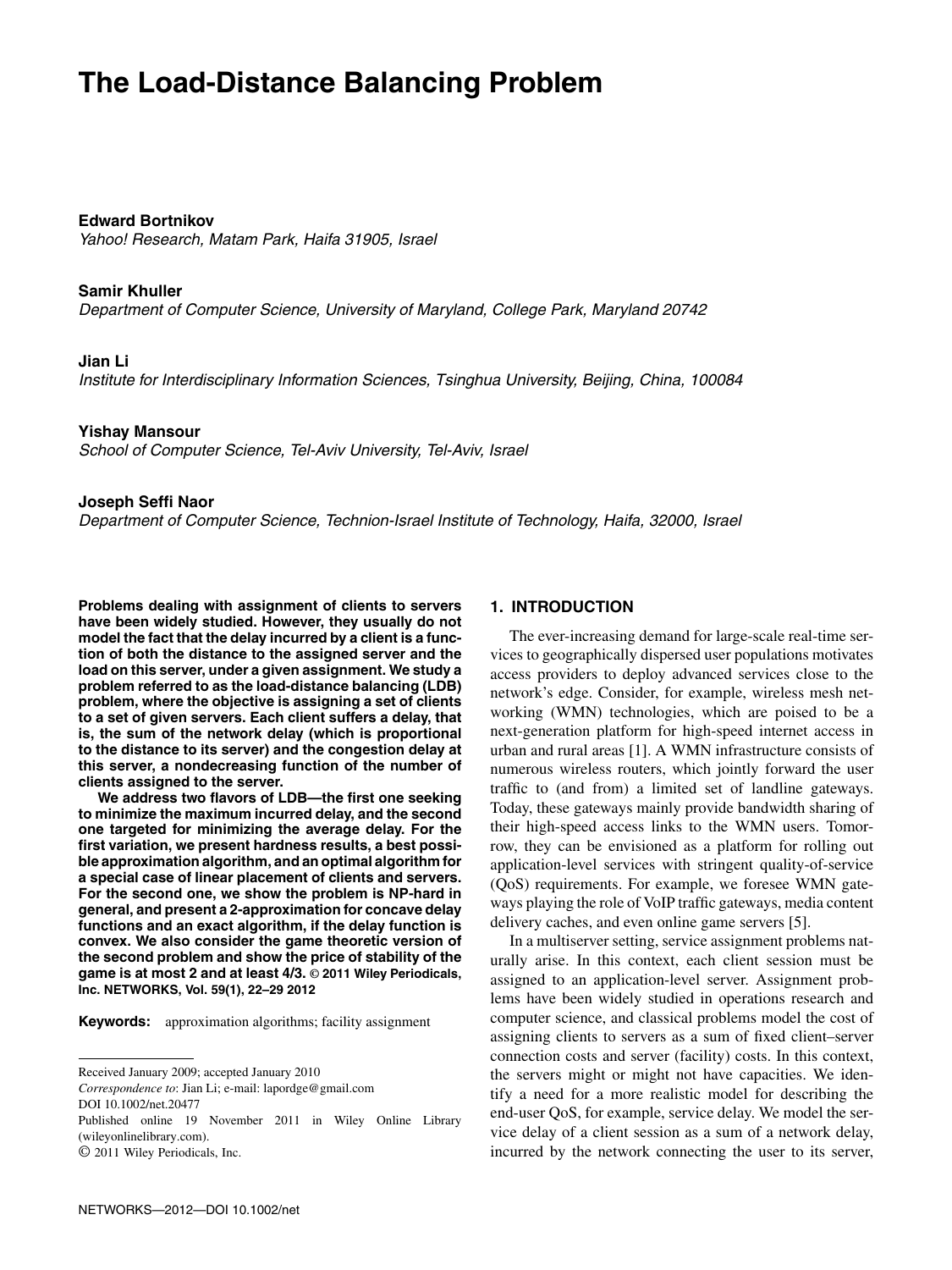and a congestion delay, caused by queueing and processing at the assigned server. The delay experienced by each enduser is the sum of the network delay, which is proportional to the distance to the assigned server, and the delay incurred at the server. The load-distance balancing (or LDB) problem seeks to balance these two factors, to minimize the service delay among all clients. It has two flavors: (1) maximum delay minimization (Min-Max LDB) and (2) average delay minimization (Min-Avg LDB).

#### *1.1. Summary of Results*

We demonstrate that the Min-Max LDB problem is NPhard and present an approximation algorithm with a factor of 2. We also show that the problem is nonapproximable with a factor better than 2 for general distance and load functions assuming  $P \neq NP$ . In addition, we are able to show that for metric spaces (where the triangle inequality is satisfied by the distance function), we cannot obtain an approximation factor better than  $\frac{5}{3}$  unless  $P = NP$ . For the special case, when the users and the servers are located on a line segment with Euclidean network distances, we present a polynomial time dynamic programming algorithm for this problem.

We show that the Min-Avg LDB problem is NP-hard, and cannot be approximated within a factor of  $(1 - \epsilon) \ln n$  for any  $\epsilon > 0$ , unless  $NP \subseteq DTIME(n^{O(\log \log n)})$ . For concave delay functions, we show the problem is also NP-hard and present a 2-approximation for it. Indeed, the 2-approximation we obtained is a Nash equilibrium for the game theoretic version of the problem, in which each client is a selfish player and attempts to minimize its service delay. Hence, the price of stability of the game is at most 2. We also show a lower bound of 4/3 for the price of stability. Moreover, we present a polynomial algorithm, which applies for convex delay functions, and a dynamic programming solution for the linear setting, which has an improved time complexity.

#### *1.2. Related Work*

The Min-Max LDB problem has been introduced in Ref. [4]. That work concentrated on solving the problem in a distributed setting, in which the servers jointly compute the assignment with partial local data. The protocol of Ref. [4] can use any sequential algorithm as a building block. In particular, it can use our algorithm described in Section 3.2, the best possible approximation algorithm. Our article studies the LDB problem in a broader context, and presents new problem variations, algorithms, and hardness results.

Related min-max problems dealing with capacities and facility location were studied before [3, 8, 10]. For example, the capacitated *K*-center problem [3, 8] asks for *K* locations to be designated as centers, so as to minimize the maximum distance of a node from its assigned center. In the basic *K*center problem, there are no capacities and a center can be assigned an arbitrary number of clients. In the capacitated version each center has a (uniform) load capacity of *L*, and thus, each center can have at most *L* clients assigned to it. In a sense, this guarantees a bound on the delay of any client, as each is within a distance  $O(d^*)$  of its assigned center  $(d^*)$ is the optimal radius) and cannot suffer a long service time at the assigned center due to the load being at most *L*. In Ref. [8], a 5-approximation on the distance measure was presented for the capacitated *K*-center problem (improving on a previous bound of 10 [3]), and in addition, a  $(\frac{2}{c}K, cL, 2d^*)$ solution was presented, where  $c = 1 + \epsilon$  for any  $0 < \epsilon < 1$ . This is a solution that uses at most  $\frac{2}{c}K$  centers, and allows the maximum load to be at most *cL*, however, provides a 2-approximation for the radius.

In fact, Min-Avg LDB is a special case of the universal facility location (UniFL) problem [7, 9] (see its definition and the reduction in Section 4.1). The current best-known approximation for metric<sup>1</sup> UniFL is 6.702 [12] and 1.861, if the facility cost function is concave [7]. For the nonmetric UniFL, it is known that it is hard to approximate it within a factor of  $(1 - \epsilon) \ln n$ , whereas whether there is an  $O(\ln n)$ approximation is still an open problem [7, 9].

## **2. PROBLEM DEFINITION**

Consider a set of servers  $S = \{s_1, \ldots, s_k\}$  and a set of clients  $U = \{u_1, \ldots, u_n\}$ , so that  $k \ll n$ . The network delay function  $D: (U \times S) \to \mathbb{R}^+$  captures the network distance between a client and a server. This function is not necessarily subject to the triangle inequality.

Consider an assignment  $\lambda : U \to S$  that maps every client to a server. We assume that each client *u* assigned to server *s* adds a unit of load on *s*. We denote that the load on *s* as  $\mathcal{L}(\lambda, s) \triangleq |\{u : \lambda(u) = s\}|$ . We shorten this to  $\mathcal{L}(s)$ , when the assignment function is clear from the context. A monotonic nondecreasing congestion delay function,  $\delta_s : \mathbb{N} \to \mathbb{R}^+$ , captures the delay incurred by server *s* as a function of the number of assigned clients. Different servers can have different congestion delay functions. The service delay  $\Delta(u, \lambda)$  of session  $u$  in assignment  $\lambda$  is the sum of the two delays:

$$
\Delta(u,\lambda) \triangleq D(u,\lambda(u)) + \delta_{\lambda(u)}(\mathcal{L}(\lambda,\lambda(u))).
$$

The maximum (respectively, average) cost of an assignment  $\lambda$  is the maximum (respectively, average) delay it incurs for a client:  $\Delta^M(\lambda(U)) \triangleq \max_{u \in U} \Delta(u, \lambda)$ , and  $\Delta^A(\lambda(U)) \triangleq$  $\frac{1}{n} \sum_{u \in U} \Delta(u, \lambda).$ 

The min-max (respectively, min-average) LDB assignment problem (or Min-Max LDB and Min-Avg LDB in short) is to find an assignment  $\lambda^*$  such that  $\Delta^M(\lambda^*(U))$  (respectively,  $\Delta^{A}(\lambda^*(U))$  is minimized. An assignment that yields the minimum cost is called optimal. We also study the game theoretic version of Min-Avg LDB, where each client is a selfish player and aims at minimizing its service delay.

We say an assignment is a Nash equilibrium, if no single player can improve its delay by selfishly switching to another server. The objective function is also the average delay. We call this game Min-Avg LDB Game. The price of stability,

<sup>&</sup>lt;sup>1</sup>The distance function satisfies the triangle inequality.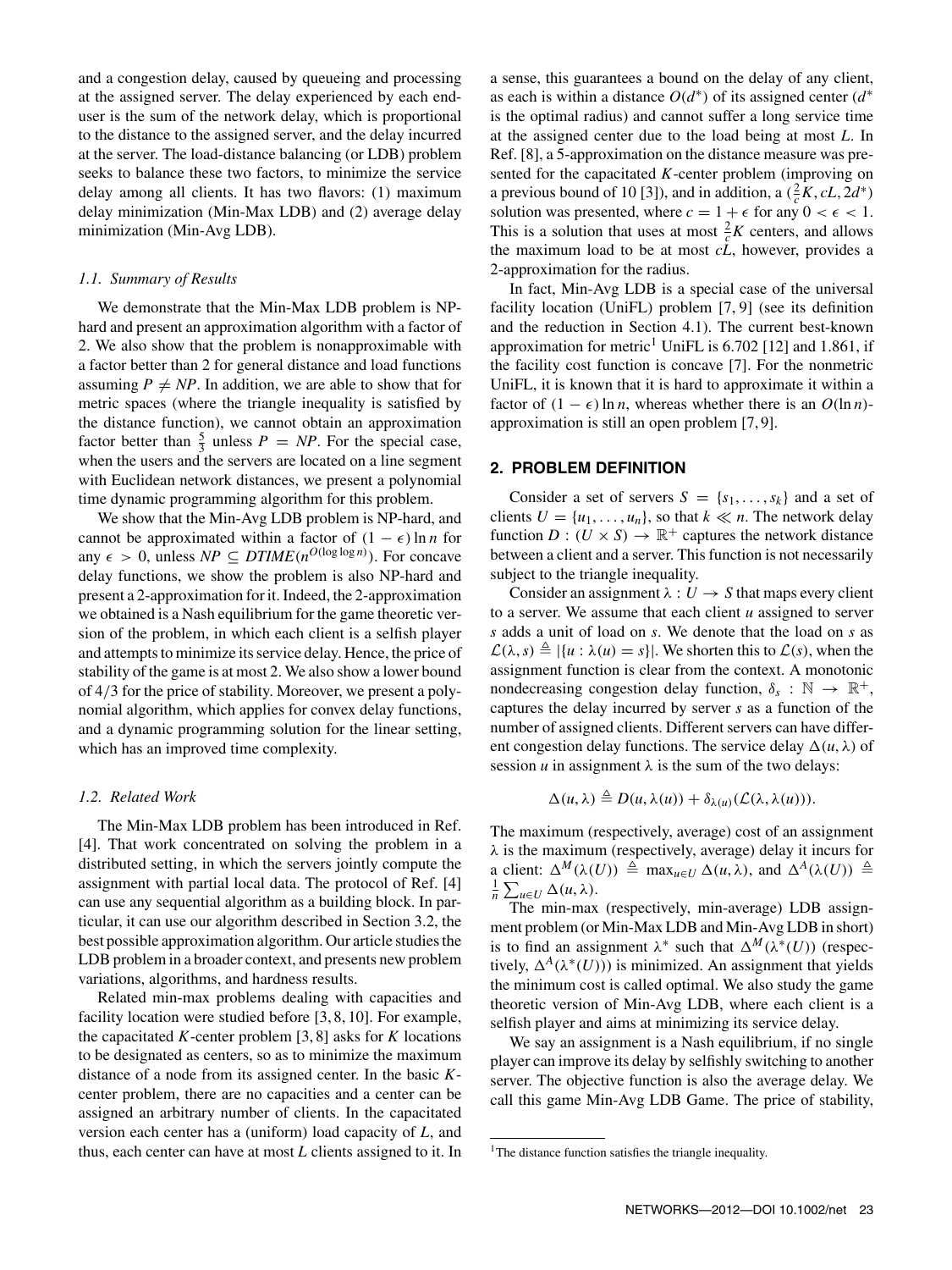defined as the ratio of the delay of the best Nash equilibrium and that of an optimal solution, is used to measure the inefficiency of Nash equilibria. We leave the game theoretic version of Min-Max LDB as future work.

# **3. MIN-MAX LOAD-DISTANCE BALANCING**

#### *3.1. NP-Hardness*

We prove that the Min-Max LDB problem is NP-hard. We consider the problem of deciding whether delay  $\Delta^*$  is feasible, that is,  $\Delta^M(\lambda(U)) \leq \Delta^*$ . In what follows, we show a reduction from the classical exact set cover (XSC) problem. An instance of XSC is a collection *S* of subsets over a finite set *U*. A solution  $S' \subseteq S$  is a cover for *U*, that is, every element in *U* belongs to at least one member of *S* . The decision problem is whether there is a cover such that each element belongs to precisely one set in the cover.

**Theorem 1.** *The* Min-Max LDB *problem is NP-hard, even to approximate to a factor strictly less than 2 (or* <sup>5</sup> <sup>3</sup> *in metric spaces).*

**Proof.** Consider an instance of XSC in which  $|U|$  =  $n, |S| = k$ , and each set contains exactly *m* elements. The problem is, therefore, whether there is a cover containing  $\frac{n}{m}$ sets.

The transformation of this instance to an instance of LDB-D is as follows. In addition to the elements in *U*, we define a set *U'* of  $M(k - \frac{n}{m})$  dummy elements, where  $M > m$ . We construct a bipartite graph, in which the left side contains the elements in  $U \bigcup U'$  (the clients), and the right side contains the sets in *S* (the servers). The dummy clients are at distance  $d_1$  from each server. The real clients (elements) are at distance  $d_2 > d_1$  from each server (set) that covers them, and at distance  $\infty$  from all the other servers. The capacity of each server for distance  $d_1$  is  $M$ , and for distance  $d_2$  is  $m$ , that is,  $\delta_s^{-1}(\Delta^* - d_1) = M$ , and  $\delta_s^{-1}(\Delta^* - d_2) = m$ . In other words, the delay at a server for load at most *m* is  $\Delta^* - d_2$  and for load at most *M* is  $\Delta^* - d_1$ . It is easy to see that under a feasible assignment, no client's delay exceeds  $\Delta^*$ .

Each server can cover either (at most) *M* dummy clients or any combination of  $0 < m' \le m$  original clients and  $m - m'$ dummy clients. If both real and dummy clients are assigned to at least one server, the total number of servers that have real clients assigned to them is  $k' > \frac{n}{m}$ . All these servers have capacity *m*, and hence, they serve at most  $mk' - n$  dummy clients. The remaining servers can host  $M(k - k')$  dummy clients. Hence, the total number of assigned dummy clients is bounded by  $M(k - k') + mk' - n = M(k - \frac{n}{m}) - M(k' - \frac{n}{m}) + m(k' - \frac{n}{m}) \geq M(k - \frac{n}{m})$ , that is the assignment is  $\frac{m}{m}$ ) +  $m(k' - \frac{n}{m})$  <  $M(k - \frac{n}{m})$ , that is, the assignment is mot feasible. Hence, exactly  $\frac{n}{m}$  servers must be allocated to real clients, thus, solving the XSC instance. The NP-hardness proof is complete.

We simply specify some of the parameters in the above reduction to obtain the inapproximability results. In particular, we show that if there is a solution to the exact cover problem, then, there is a solution for the Min-Max LDB with cost  $\Delta^*$ . If there is no solution to the exact cover problem, then, all solutions for Min-Max LDB have a high cost of  $2\Delta^*$ (or  $\frac{5}{3}\Delta^*$  in metric spaces).

For the nonmetric case, consider the choice  $d_1 = 0$  and  $d_2 = \Delta^*$ . If an element is not a member of a set, the distance to that server is very high. If there is no solution for exact cover, then any collection of  $\frac{n}{m}$  sets will leave some element uncovered. The corresponding client will have to be assigned to a server that is also serving *M*−1 dummy clients. The delay experienced by this client is thus  $d_2 + (\Delta^* - d_1) = 2\Delta^*$ .

The choice of  $d_1 = \frac{\Delta^*}{3}$  and  $d_2 = \Delta^*$  preserves the triangle inequality. The distance of a client in  $C'$  to a server is either  $\Delta^*$  or  $\frac{5}{3}\Delta^*$ . If there is no solution to XSC, then the best assignment can have delay no lower than  $\frac{5}{3}\Delta^*$ .

### *3.2. A 2-Approximation Algorithm*

We now present a 2-approximate solution for Min-Max LDB. The algorithm works in phases; in each phase it guesses  $\Delta^* = \Delta^M(\lambda^*(U))$ , and checks the feasibility of a specific assignment in which neither the network nor the congestion delay exceeds  $\Delta^*$ , and hence, its cost is bounded by 2 $\Delta^*$ . A binary search is performed on the value of  $\Delta^*$ . A single phase is as follows:

- 1. Each client *u* marks all servers *s* that are at distance  $D(u, s) \leq \Delta^*$ . These are its feasible servers.
- 2. Each server *s* announces how many clients it can serve by computing the inverse of  $\delta_s(\Delta^*)$ .
- 3. Define a bipartite client–server graph where an edge specifies that a server is feasible for the client. We need to determine if there is a matching, in which the degree of each client is exactly one, and the degree of server *s* is at most  $\delta_s^{-1}(\Delta^*)$ . A feasible solution can be found via any flow algorithm.

**Theorem 2.** *The algorithm computes a 2-approximation of an optimal assignment for* Min-Max LDB*.*

**Proof.** Consider an optimal assignment  $\lambda^*$  with cost  $\Delta^*$ . It is easy to see that  $\Delta_1 = \max_u D(u, \lambda^*(u)) \leq \Delta^*$ , and  $\Delta_2$  = max<sub>*s*</sub>  $\delta_s(\mathcal{L}(s)) \leq \Delta^*$ . A phase of the algorithm that tests an estimate  $\Delta = \max(\Delta_1, \Delta_2)$  is guaranteed to find a feasible solution with cost  $\Delta' \leq \Delta_1 + \Delta_2 \leq 2\Delta^*$ .

As there are at most *kn* distinct *D* values, the number of binary search phases is logarithmic in *n*. The number of phases needed for covering all possible capacity values of server *s* is  $O(\log \delta_s(n))$ , which is polynomial in the input size.

## *3.3. Optimal Assignment on a Line with Euclidean Distances*

In this section, we consider the case when the users and the servers are located on a line segment [0, *L*], and the network delays are Euclidean distances. We show that Min-Max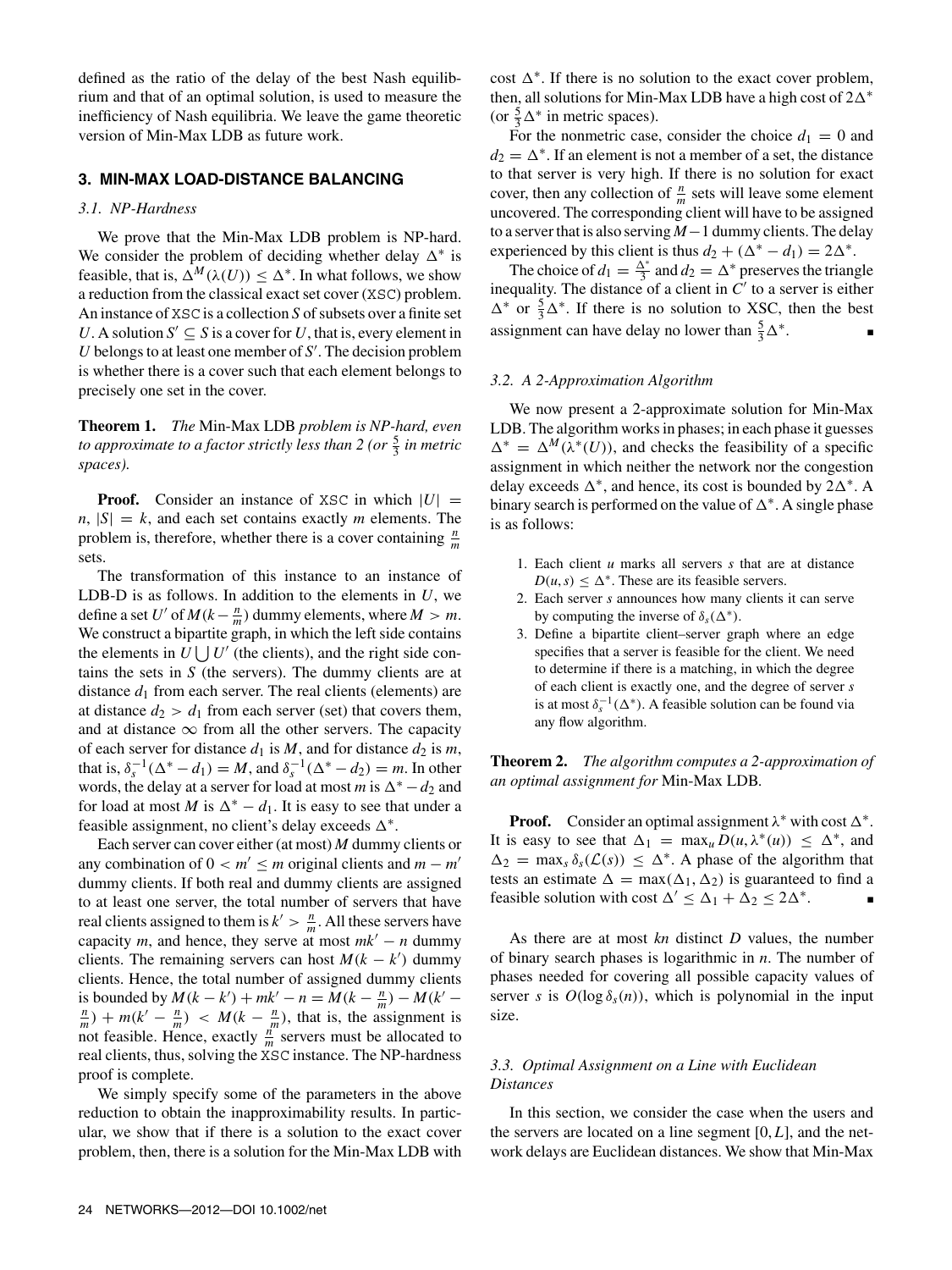

FIG. 1. Switching the assignment of an order-violating pair  $(u_1, u_2)$ .

LDB is polynomially solvable in this model through dynamic programming.

We start with some definitions. For simplicity of presentation, we assume that every user or server *i* has a distinct location  $x_i$ . The distance between user  $u$  and server  $s$  is, therefore,  $D(u, s) = |x_s - x_u|$ . Assignment  $\lambda$  is called orderpreserving, if for every pair of users  $u_1$  and  $u_2$ , such that  $x_{u_1} < x_{u_2}$ , it holds that  $x_{\lambda(u_1)} \leq x_{\lambda(u_2)}$ . Otherwise, both  $\lambda$  and every pair  $(u_1, u_2)$  for which this condition does not hold are called order-violating.

Every order-preserving assignment partitions the line into a series of nonoverlapping segments, such that every user within segment *i* is assigned to server *si*. Segment *i* is located to the left of segment *j* if and only if  $i < j$ . Note that  $s_i$  is not necessarily located inside segment *i*.

**Theorem 3.** *The* Min-Max LDB *problem on a line has an order-preserving optimal assignment.*

**Proof.** Consider an order-violating assignment λ. We show how it can be transformed into an order-preserving assignment that incurs smaller or equal cost.

As  $\lambda$  is order-violating, there exists a pair of users  $u_1$  and  $u_2$ assigned to servers  $s_2$  and  $s_1$  such that  $x_{u_1} < x_{u_2}$  but  $x_{s_2} > x_{s_1}$ . We transform  $\lambda$  to a new assignment  $\lambda'$  by switching the assignments of  $u_1$  and  $u_2$ , that is,  $\lambda'(u_1) = s_1$  and  $\lambda'(u_2) = s_2$ . As this switch does not affect the load on *s*<sup>1</sup> and *s*2, no change is incurred to any user's processing delay. Therefore, only the network delays incurred to  $u_1$  and  $u_2$  are affected. We, therefore, need to show that  $\lambda'$  does not incur greater maximum network delay values than  $\lambda$ , that is, we need to show that max( $D(u_1, s_1), D(u_2, s_2)$ )  $\leq$  max( $D(u_1, s_2), D(u_2, s_1)$ ). To this end, consider the following cases:

- 1.  $x_{u_1} < x_{u_2} < x_{s_1} < x_{s_2}$  (Fig. 1a). Then,  $D(u_1, s_1) <$  $D(u_1, s_2)$  and  $D(u_2, s_2)$  <  $D(u_1, s_2)$ , hence, max( $D(u_1, s_1)$ ,  $D(u_2, s_2)$  < max( $D(u_1, s_2)$ ,  $D(u_2, s_1)$ ).
- 2.  $x_{u_1} < x_{s_1} < x_{u_2} < x_{s_2}$  (Fig. 1b). Then,  $D(u_1, s_1)$  $D(u_1, s_2)$  and  $D(u_2, s_2) < D(u_1, s_2)$ , hence, max( $D(u_1, s_1)$ ,  $D(u_2, s_2)$  < max( $D(u_1, s_2)$ ,  $D(u_2, s_1)$ ).
- 3.  $x_{s_1} < x_{u_1} < x_{u_2} < x_{s_2}$  (Fig. 1(c)). Then,  $D(u_1, s_1)$  $D(u_2, s_1)$  and  $D(u_2, s_2)$  <  $D(u_1, s_2)$ , hence, max( $D(u_1, s_1)$ ,  $D(u_2, s_2)$  < max( $D(u_1, s_2)$ ,  $D(u_2, s_1)$ ).
- 4.  $x_{s_1} < x_{u_1} < x_{s_2} < x_{u_2}$ . Symmetric to case (2).
- 5.  $x_{s_1} < x_{s_2} < x_{u_1} < x_{u_2}$ . Symmetric to case (1).

Thus, we switch the assignment of every order-violating pair of users until an order-preserving assignment is obtained.

We conclude that every optimal assignment for Min-Max LDB is either order-preserving or can be transformed into an order-preserving assignment that incurs an equal service delay. ■

We now identify the recursive structure of an optimal assignment  $\lambda^*$ . Let  $\lambda^*_{i,j}$  for  $1 \le i \le n$  and  $1 \le j \le k$  be an optimal assignment for users  $\{u_i, \ldots, u_n\}$  that uses servers  ${s_i, \ldots, s_k}$ . We can assign  $\ell = 0, \ldots, n - i + 1$  leftmost users to server *sj*. This assignment defines the maximum delay among the leftmost users. From the optimality of  $\lambda_{i,j}^*$ , the assignment  $\lambda_{i+\ell,j+1}^*$  of the remaining users to the remaining servers is also an optimal one. Hence,

$$
\Delta^M(\lambda_{i,j}^*) = \min_{0 \le \ell \le n-i+1} \left[ \max \left( \delta_{s_j}(\ell) + \max_{0 \le \ell' < \ell} |x_{s_j} - x_{u_{i+\ell'}}|, \Delta^M(\lambda_{i+\ell,j+1}^*) \right) \right] \tag{1}
$$

The boundary conditions are:  $\Delta^M(\lambda^* n + 1, j) = 0$  (no users), and  $\Delta^M(\lambda^*i, k+1) = \infty$  (no servers), for  $1 \le i \le n$ and  $1 \leq j \leq k$ . The global optimal assignment cost is  $\Delta^M(\lambda^*(U, S)) = \Delta^M(\lambda^*_{1,1}).$ 

Optimal assignments can be computed through dynamic programming using the above recurrence. An optimal algorithm uses a two-dimensional table Table  $[1..n + 1, 1..k + 1]$ , where an entry Table[*i*, *j*] holds the value of  $\Delta^M(\lambda_{i,j}^*)$ , and the number of uses assigned to *sj*. Note that

$$
\max_{0 \leq \ell' < \ell} |x_{s_j} - x_{u_{i+\ell'}}| = \max(|x_{s_j} - x_{u_i}|, |x_{s_j} - x_{u_{i+\ell-1}}|),
$$

and hence, the computation of a single entry Table[*i*, *j*] incurs *O*(1) operations for each examined entry Table[ $i + \ell$ ,  $j + 1$ ]. A naive implementation examines *O*(*n*) such entries, and therefore, the time complexity of filling the whole table is  $O(kn^2)$ . This result can be improved by noting that Equation (1) defines a min-max among the value pairs of  $f_{i,j}(\ell)$  =  $\delta_{s_j}(\ell)$  + max<sub>0≤l'<l</sub> |  $x_{s_j} - x_{u_{i+\ell'}}$ | (a nondecreasing function of  $\ell$ ) and  $g_{i,j}(\ell) = \Delta^M(\lambda_{i+\ell,j+1}^*)$  (a nonincreasing function of  $\ell$ ). Hence, the min-max is achieved for the value of  $\ell$  for which  $f_{i,j}(\ell) - g_{i,j}(\ell)$  is closest to zero. It can be efficiently found through binary search, which yields *O*(log *n*) operations for a single table entry, and *O*(*kn* log *n*) operations altogether.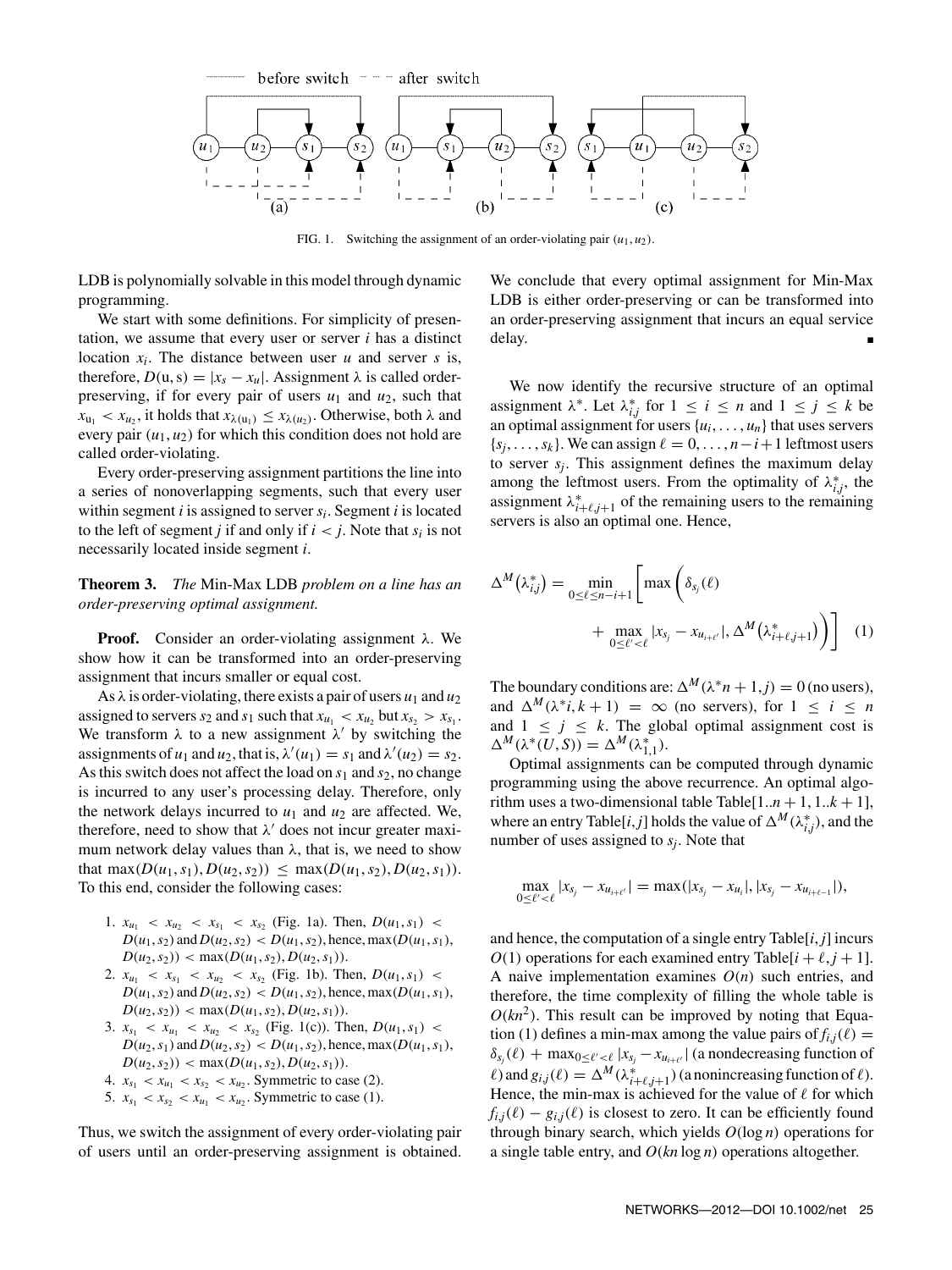#### **4. MIN-AVERAGE LOAD-DISTANCE BALANCING**

In this section, we consider the Min-Avg LDB problem. Contrary to the Min-Max LDB, the goal is to mini-  $\sum_{u\in U}\Delta(u,\lambda).$ mize the sum of delays among all users, that is,  $\Delta(\lambda)$  =

### *4.1. General Congestion Delay Functions*

**4.1.1. NP-hardness Proof.** We prove that the Min-Avg LDB problem for general congestion delay functions is NPhard by a reduction from the classical set cover problem. In a set cover instance, we have a family  $S$  of subsets of a finite ground set  $U$ . A feasible solution to the problem is a collection  $S' \subseteq S$  of subsets such that for every element  $u \in U$ , there exists at least one set  $s \in S'$  with  $u \in s$ . It is well known that the set cover problem is NP-hard.

**Theorem 4.** *The* Min-Avg LDB*problem is NP-hard. Moreover, it cannot be approximated within a factor of*  $(1 - \epsilon)$  ln *n for any constant*  $\epsilon > 0$  *unless*  $NP \subseteq DTIME(n^{O(\log \log n)}))$ *.* 

**Proof.** Suppose, we are given a set cover instance with  $|U| = N$  and  $|S| = M$ . Let the optimal cover be  $S^*$ .

The reduction is as follows. For each set  $s \in S$ , we have one server. Let  $\alpha$  be any positive integer. All servers have the same delay function  $\delta(x) = \begin{cases} 0, & x \le \alpha; \\ 1, & x \ge \alpha + 1. \end{cases}$  For each element  $u \in U$ , there is a client (which we call an element client). If  $u \in s$ , then the distance (the network delay)  $D(u, s) = 0$ and  $D(u, s) = \infty$  otherwise. For each server *s*, we also create  $\alpha$  "special" clients such that these clients have zero distance to *s* and infinite distance to other servers (thus, in any feasible solution, these clients should be assigned to *s*). It is not hard to see that every element client *u* has service delay  $\delta(u, \lambda) = 1$  for any reasonable assignment  $\lambda$ . Moreover, for each server *s* which serves nonzero element clients, all  $\alpha$  special clients assigned to *s* have service delay 1. Therefore, an optimal solution for the Min-Avg LDB instance uses the minimum number of servers to serve element clients and has cost  $\alpha \cdot |\mathcal{S}^*| + N$ . This proves the NP-hardness of the problem.

Now, we show the inapproximability result. We need the following result by Feige [6]: for any  $\epsilon > 0$ , it is impossible to approximate the set cover problem within a factor of  $(1 \epsilon$ ) ln *N* unless *NP*  $\subseteq$  *DTIME*( $n^{O(\log \log n)}$ ). Indeed, this result still holds even when we require that  $M = N^{\delta}$  for any  $\delta > 0$ . Suppose, we can get an assignment  $\lambda_S$  having total delay within a factor of  $(1 - \epsilon) \ln n$  of the optimal one for some  $1/2 > \epsilon > 0$ . Let  $S' \subseteq S$  be the collection of sets, whose corresponding servers serve nonzero element clients. We can see  $\delta(\lambda_S) = \alpha \cdot |\mathcal{S}'| + N \leq (1 - \epsilon) \log(N + M\alpha)(\alpha \cdot |\mathcal{S}^*| +$ *N*). We assume  $M = N^{\epsilon/10}$ . By letting  $\alpha = N^{1+\epsilon/10}$ , we can get  $|S'| \le (1 - \epsilon/2) \log n |\mathcal{S}^*| + O(1)$ , which is quite unlikely due to Feige's result. This proves the second part of the theorem.

**4.1.2. The Universal Facility Location Problem.** We show Min-Avg LDB is a special case of the UniFL problem [7, 9]. In a UniFL instance, we are given a set  $\mathcal F$  of facilities and a set  $C$  of cities. A feasible solution is an assignment  $\lambda$  of the cities to facilities. The facility cost for each facility *i* depends on the number of cities it serves and is specified by a nondecreasing facility cost function  $f_i(.)$ . The service cost for each city is equal to the distance between each city and its assigned facility. The goal is to minimize the sum of the facility and service costs, that is,  $\sum_{i \in \mathcal{F}} f_i(L(\lambda, i)) + \sum_{j \in \mathcal{C}} D(j, \lambda(j))$ , where  $L(\lambda, i)$  is the number of cities that are assigned to  $i$  in  $\lambda$ . If the distance function satisfies the triangle inequality, we call the problem metric UniFL problem, otherwise, we call it nonmetric UniFL problem.

The reduction is simply as follows. Each facility and city in UniFL correspond to a server and a client in Min-Avg LDB, respectively. By letting the corresponding facility cost function be  $f_s(x) = x \cdot \delta_s(x)$ , we can see that a Min-Avg LDB instance reduces exactly to a UniFL instance with the same optimal cost. Therefore, any approximation for UniFL can be carried over to Min-Avg LDB with the same ratio. However, all known approximations for UniFL are for the metric case. The current best known approximation for metric UniFL is 6.702 by Vygen [12] and 1.861 if the facility cost function is concave [7]. We note that  $\delta_s(.)$  being concave does not necessarily imply the concavity of the corresponding  $f_s(.)$ . For the nonmetric UniFL, it is hard to approximate it within a factor of  $(1 - \epsilon) \ln n$  for any  $\epsilon > 0$ , as it also generalizes the set cover problem [6], while whether there is an  $O(\ln n)$ approximation is still an open problem [7, 9].

#### *4.2. Concave Delay Functions*

In many real applications, the delay can roughly be modeled as a concave function of the load. We prove the problem is NP-hard even for a very simple piecewise linear concave delay function. Then, we provide a polynomial time 2-approximation. As a byproduct, we show the approximation is a Nash equilibrium for the game theoretic version of the problem, which implies the price of stability of the game is 2.

#### **4.2.1. The NP-hardness**

**Theorem 5.** *The* Min-Avg LDB *problem is NP-hard for some concave delay function* δ(*x*)*.*

**Proof.** The reduction is almost the same as in Theorem 4 except that  $\alpha = 1$  and all servers have the same following delay function  $\delta(x) = \begin{cases} x, & 0 \le x \le 2 \\ 2, & x \ge 2 \end{cases}$  It is obvious that  $\delta(x)$  is a concave function. Using an argument similar to the previous proof, we can see each element client must experience a service delay of 2. Any special client who share a common server with any element client has a service delay of 2 and the other special clients experience delay 1. Therefore,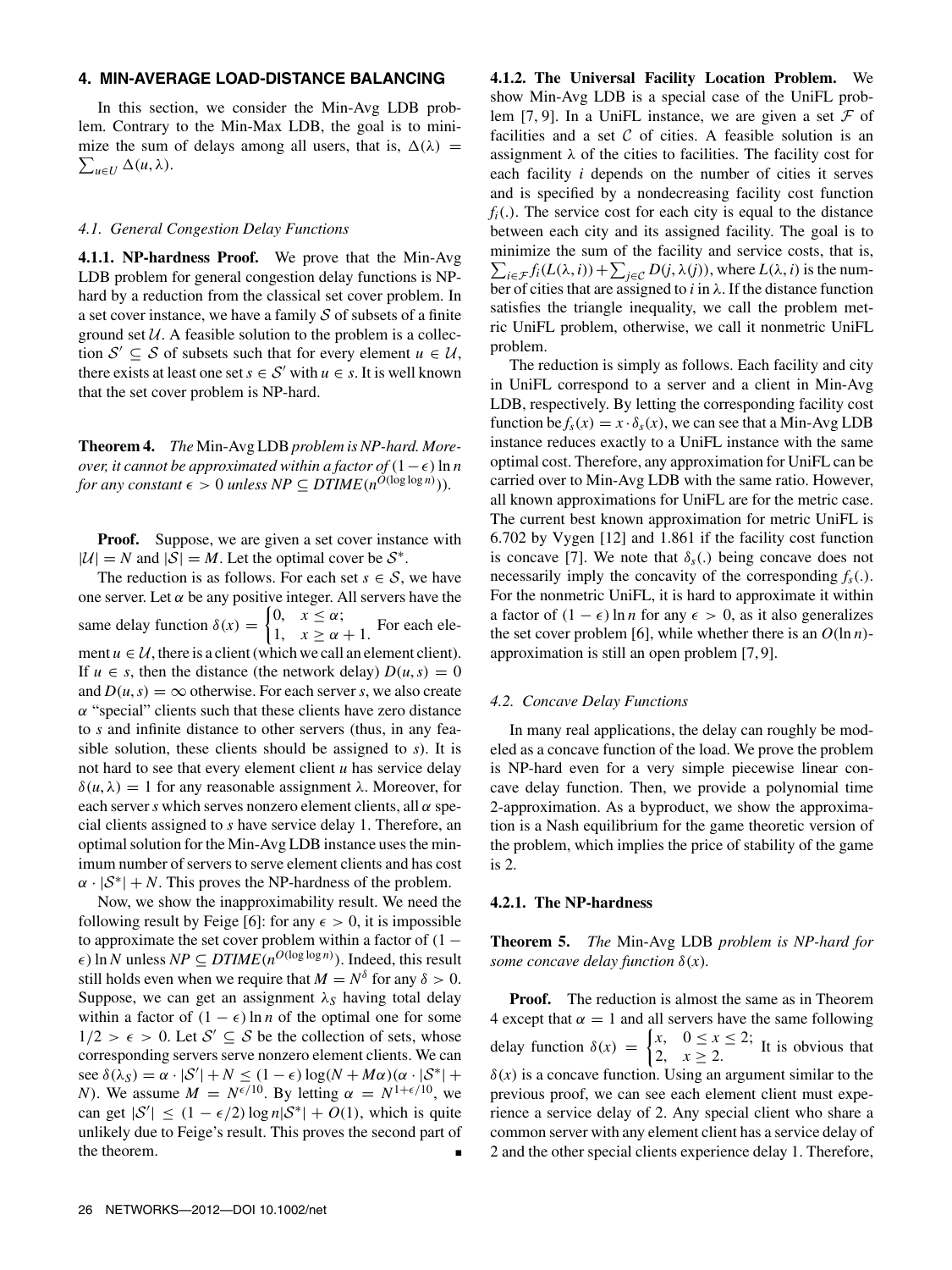an optimal solution has cost  $(M - |\mathcal{S}^*|) + 2|\mathcal{S}^*| + 2N =$  $M + 2N + |\mathcal{S}^*|$  which implies the problem is NP-hard.

**4.2.2. A 2-Approximation Algorithm.** We first define the following potential function  $\Phi$  that maps every assignment into a numeric value. The potential function is similar to the one used in Ref. [2].

$$
\Phi(\lambda) = \sum_{s \in S} \sum_{x=0}^{\mathcal{L}(\lambda, s)} \delta_s(x) + \sum_{u \in U} D(u, \lambda(u)). \tag{2}
$$

The following simple lemma shows the relationship between the potential function value of an assignment  $\lambda$  and the actual delay produced by  $\lambda$ .

**Lemma 1.** *If*  $\delta_s(x)$  *is nondecreasing and concave for each server s, for any assignment*  $\lambda$ ,  $\frac{1}{2} \cdot \Delta^{\overline{A}}(\lambda) \leq \Phi(\lambda) \leq \Delta^A(\lambda)$ .

**Proof.** By writing  $\Delta^A(\lambda) = \sum_{s \in S} \mathcal{L}(\lambda, s) \delta_s(\mathcal{L}(\lambda, s)) + \sum_{u \in I} D(u, \lambda(u))$ , we can see the second inequality holds  $\sum_{u \in U} D(u, \lambda(u))$ , we can see the second inequality holds obviously. To see the first inequality, it suffices to show  $\frac{1}{2} \ell \delta_{s}(\ell) \leq \sum_{x=0}^{\ell} \delta_{s}(x)$  for any  $\ell > 0$ . Assume that  $\ell$  is odd (the proof for even  $\ell$  is similar and omitted). Due to the concavity of  $\delta_s(x)$ , we have

$$
\sum_{x=0}^{\ell} \delta_s(x) = \sum_{x=0}^{\lfloor \ell/2 \rfloor} (\delta_s(x) + \delta_s(\ell - x))
$$
  
 
$$
\geq \sum_{x=0}^{\lfloor \ell/2 \rfloor} (\delta_s(0) + \delta_s(\ell)) \geq \frac{1}{2} \ell \delta_s(\ell).
$$

■

We show the problem can be reduced to a minimum cost matching computation. We build a bipartite graph where the left part contains *n* clients, and the right part contains *n* copies of each server. The weight of the edge connecting user *u* to the *i*'th copy of server *s* is  $D(u, s) + \delta_s(i)$ . Now, we compute a minimum cost matching such that each client is matched with one server copy. If client *u* is matched with some copy of server *s*, we assign *u* to *s*. Moreover, if *k* copies of *s* are matched, they should be the first *k* copies, as  $\delta_s(.)$  is an increasing function. Therefore, we can see a minimum cost matching corresponds exactly to the assignment with the minimum potential function value.

Let  $\lambda'$  be the assignment that minimizes the potential function  $\Phi$ , and let  $\lambda^*$  be the global optimal solution. From Lemma 1, we have  $\Delta(\lambda') \leq 2\Phi(\lambda') \leq 2\Phi(\lambda^*) \leq 2\Delta(\lambda^*).$ Therefore, we have proven the following theorem.

**Theorem 6.** *There is a polynomial time 2-approximation for* Min-Avg LDB *with concave congestion delay functions.*

**4.2.3. The Price of Stability of Min-Avg LDB Game.** In this section, we show the 2-approximation just presented is actually a Nash equilibrium for Min-Avg LDB Game, thus

establishing an upper bound of 2 for the price of stability of the game. We also present an example showing a lower bound on the price of stability of 4/3.

The most important property of the potential function is that if a single client *u* changes its strategy, then the difference between the potential of the new assignment and that of the original one is exactly the change in the delay of *u*. We formally state this in the following lemma.

**Lemma 2.** *Consider two assignments,* λ *and* λ *, which only*  $d$ *iffer in the assignment of client u:*  $\lambda(u) = s$ *, whereas*  $\lambda'(u) =$  $s'.$  Then,  $\Phi(\lambda') - \Phi(\lambda) = \Delta(u, \lambda') - \Delta(u, \lambda).$ 

**Proof.** It is not hard to see the left-hand side is  $\delta_{s'}(\mathcal{L}(\lambda', s')) + D(u, s') - \delta_s(\mathcal{L}(\lambda, s)) - D(u, s)$  which exactly equals the right-hand side.

**Theorem 7.** *The price of stability of the* Min-Avg LDB *game with concave* δ(*x*) *is at most 2 and at least 4/3.*

**Proof.** Let  $\lambda'$  be the assignment that minimizes the potential function  $\Phi$  and let  $\lambda^*$  be the global optimal solution. By Lemma 2,  $\lambda'$  is a Nash equilibrium. By Theorem 6, we can conclude the price of stability is at most 2.

To see the lower bound of 4/3, we consider the following simple instance. Consider two servers  $s_1$  and  $s_2$  with congestion delay functions defined to be  $\delta_{s_1}(x) = \begin{cases} x, & 0 \le x \le 2; \\ 2, & x > 2 \end{cases}$ 2,  $x \ge 2$ . and  $\delta_{s_2}(x) = 0$  for all  $x \ge 0$ . We also have two clients  $u_1$  and  $u_2$  with  $D(u_1, s_1) = 0$ ,  $D(u_1, s_2) = +\infty$ ,  $D(u_2, s_1) = 0$  and  $D(u_2, s_2) = 2 + \epsilon$ . The global optimum is to assign  $u_1$  to  $s_1$ and  $u_2$  to  $s_2$  with cost  $3 + \epsilon$ . The only Nash equilibrium is to assign both clients to  $s_1$  which has a total cost 4.

## *4.3. A Polynomial Time Algorithm for Almost Convex Delay Functions*

We now present a polynomial time algorithm for Min-Avg LDB when the function  $x\delta_s(x)$  is convex for each server *s* (most practical congestion delay functions satisfy this requirement). We note that  $x\delta_s(x)$  is always convex if  $\delta_s(x)$ is convex.

The algorithm reduces the assignment problem to the minimum cost matching problem in a bipartite graph. The left part contains *n* clients, and the right part contains *n* copies of each server (i.e., *nk* nodes). The cost of connecting user *u* to the *i*'th instance of server *s* is defined as

$$
\Delta_i(u,s) = D(u,s) + i\delta_s(i) - (i-1)\delta_s(i-1).
$$

Intuitively, these costs are marginal costs in the assignment, that is,  $\Delta_i(u, s)$  is the cost of connecting user *u* to server *s* after  $i - 1$  other users.

The algorithm computes a minimum cost matching in the constructed graph (i.e., each user is assigned to exactly one server copy), and turns this matching into a legal assignment by assigning each user to the server it is matched to, regardless of the instance number.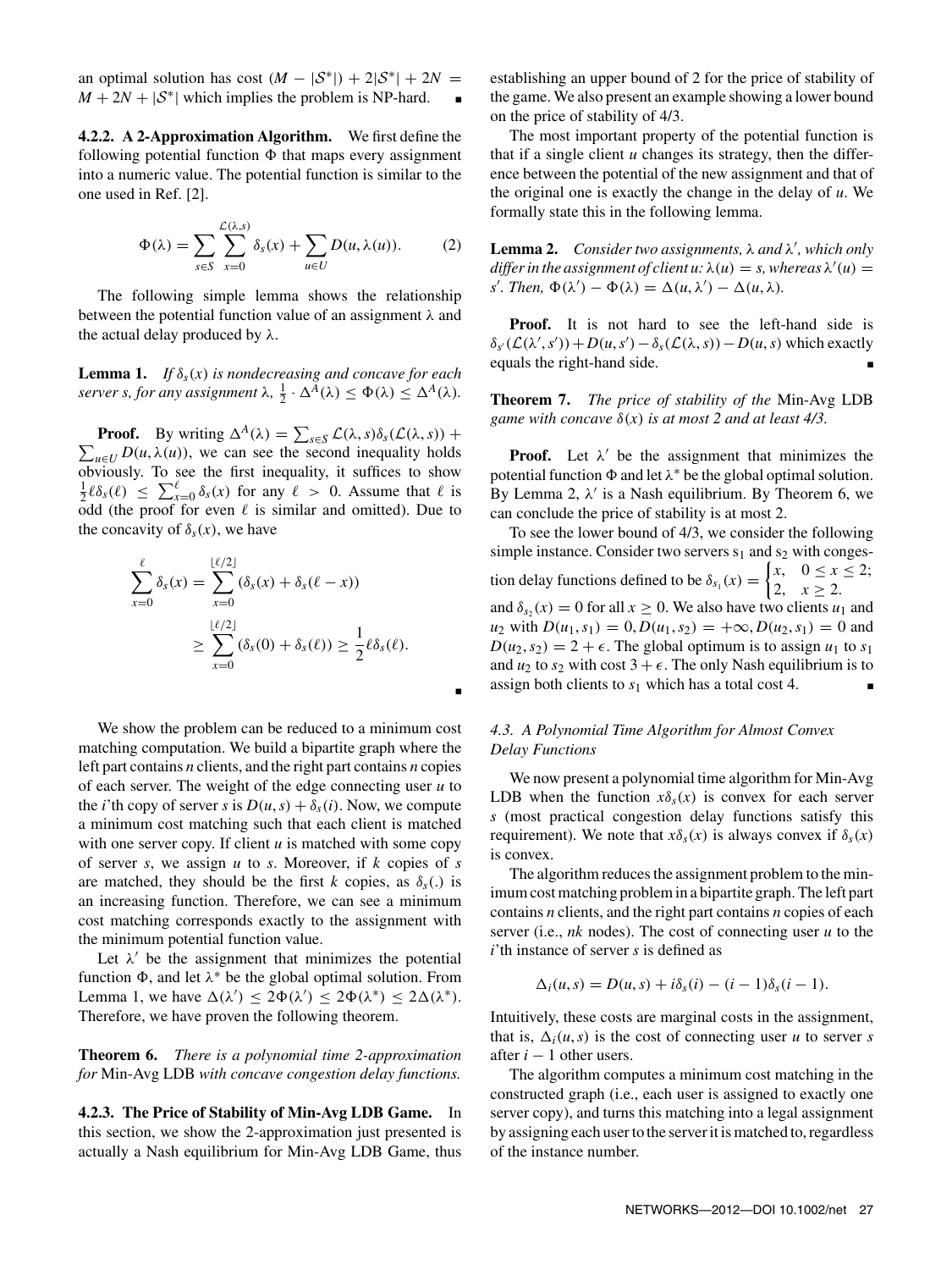**Theorem 8.** *The algorithm computes an optimal assignment for* Min-Avg LDB*.*

**Proof.** We first claim that if the copy  $s_i$  of server *s* is utilized by the matching, then all the copies  $s_i$  for  $j \leq i$ are used too. Indeed, suppose by contradiction that user *u* is matched to some copy  $s_i$  ( $i > 1$ ), and  $s_{i-1}$  is not used. If *u* is switched from  $s_i$  to  $s_{i-1}$ , the matching cost can be reduced by

$$
\Delta_i(u,s) - \Delta_{i-1}(u,s) = i\delta_s(i) + (i-2)\delta_s(i-2) - 2\delta_s(i-1),
$$

which is a positive value, as  $x\delta_{s}(x)$  is a convex function. Hence, the matching's cost can be improved, in contradiction to optimality.

Consider a matching  $\mu$  in the bipartite graph for which the set of used instances of each server is contiguous, and the corresponding assignment  $\lambda$  for the original problem. We denote the set of users assigned to some instance of server *s* by  $\mu(s)$ , and the user assigned to the *i*'th copy of server *s* by  $\mu_i(s)$ . As the used set is contiguous, the sum of individual matching costs of the users in  $\mu(s)$  telescopes to

$$
\sum_{i=1}^{|\mu(s)|} \Delta_i(\mu_i(s), s) = |\mu(s)| \delta_s(|\mu(s)|) + \sum_{i=1}^{|\mu(s)|} D(\mu_i(s), s)
$$
  
= 
$$
\sum_{i=1}^{|\mu(s)|} [D(\mu_i(s), s) + \delta_s(|\mu(s)|)]
$$
  
= 
$$
\sum_{\mu:\lambda(u)=s} \Delta(u, \lambda).
$$

Hence, the cost of the matching is equal to the cost of an assignment for the original problem. Therefore, as the minimum cost matching  $\mu^*$  has the desired property of contiguity, it produces a minimum cost assignment  $\lambda^*$ .

## *4.4. Optimal Assignment on a Line with Euclidean Distances*

The fastest known minimum cost flow algorithm on a graph  $G(V, E)$  runs in  $O(|E| \log |V|(|E| + |V| \log |V|))$ time [11]. We construct a bipartite graph in which  $|V|$  =  $O(nk)$  and  $|E| = O(kn^2)$ , hence, the running time is  $O(kn^2 \log(nk)(kn^2 + nk \log(nk))) = O(k^2n^4 \log n)$ . In the special case, when users and servers are located on a line segment, and network delays are modeled as Euclidean distances, this running time can be significantly improved. Similar to the Min-Max LDB problem, the Min-Avg LDB on a line has an order-preserving optimal assignment. Hence, a polynomial time dynamic programming algorithm similar to the one presented in Section 3.3 is applicable in this case. The algorithm's running time is  $O(kn^2)$  (in contrast to Min-Max LDB, the binary search optimization to reduce the number of operations on a single table entry to log *n* cannot be applied).

## **5. CONCLUSIONS AND FUTURE WORK**

We studied two variations of the LDB problem, namely, Min-Max LDB and Min-Avg LDB, which aim to minimize the maximum and the average delay, respectively. For the first problem, we proved hardness of approximation for general cost functions, and presented the best possible approximation algorithm, as well as an optimal algorithm for the case of linear placement of clients and servers. For the second problem, we showed it is NP-hard and presented approximations for concave delay functions and an exact algorithm for convex delay functions. We also show an upper bound of 2 and a lower bound of 4/3 on the price of stability for the game theoretic version of the problem, Min-Avg LDB Game.

It would be interesting to achieve an approximation ratio less than 2 for Min-Max LDB, when the network delay satisfies the triangle inequality (note that we proved a lower bound of 5/3). Another open question is whether there is an *O*(ln *n*)-approximation for Min-Avg LDB with arbitrary nondecreasing congestion delay functions (or even non-metric UniFL).

A more general question might be to optimize over the choice of servers, rather than fixing the set of servers. For example, how can we choose a subset of *k* servers to open, and find an assignment of clients to open servers to minimize the average cost orthe maximum cost of any client? Alternatively, each server may have a cost, and there may be a budget on the total cost of open servers. We have assumed so far that the load of a server is simply the number of clients assigned to it. We can further generalize the load to be the makespan of the server, that is the sum of the processing times of the jobs assigned to the server. Recently, Khuller et al. [13] considered the problem of minimizing server opening cost subject to a makespan constraint. Incorporating makespan constraints into our model and other questions would be interesting to study.

#### **Acknowledgments**

The authors thank Israel Cidon, Uri Feige, Idit Keidar, and Isaac Keslassy for stimulating discussions.

#### **REFERENCES**

- [1] I.F. Akyildiz, X. Wang, and W. Wang, Wireless mesh networks: A survey, Comput Networks 47 (2005), 445–487.
- [2] E. Anshelevich, A. Dasgupta, J. Kleinberg, É. Tardos, T. Wexler, and T. Roughgarden, The price of stability for network design with fair cost allocation, In IEEE Symposium on Foundations of Computer Science (FOCS), 2004.
- [3] J. Bar-Ilan, G. Kortsarz, and D. Peleg, How to allocate network centers, J Algorithms 15 (1993), 385–415.
- [4] E. Bortnikov, I. Cidon, and I. Keidar, Scalable load-distance balancing, In International Symposium on Distributed Computing (DISC), Lemesos, Cyprus, 2007.
- [5] J. Chen, B. Knutsson, B. Wu, H. Lu, M. Delap, and C. Amza, Locality aware dynamic load management for massively multiplayer games, ACM Symposium on Principles and Practice of Parallel Programming (PPoPP), Chicago, Illinois, USA, 2005.